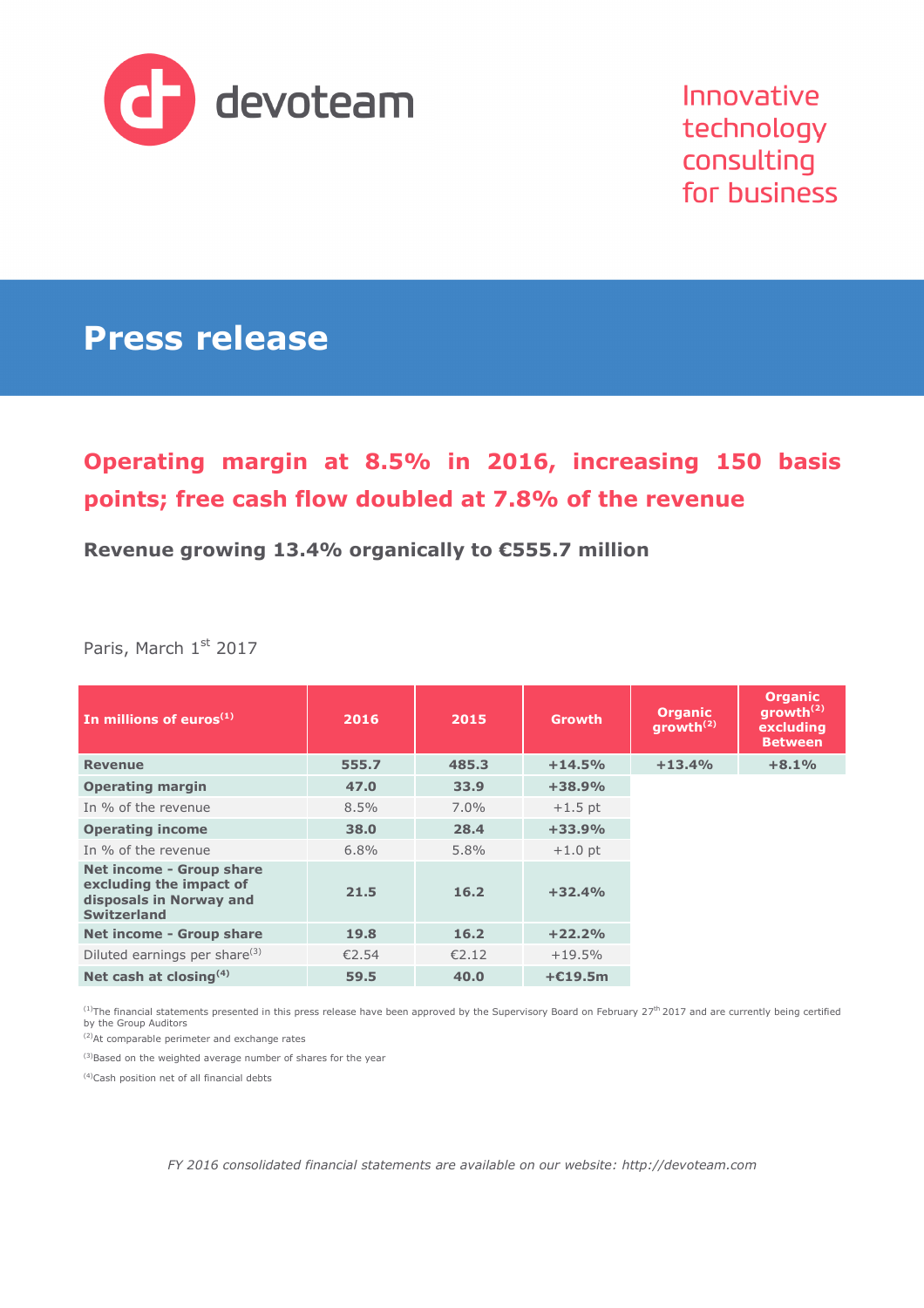Devoteam (Euronext Paris: DVT) reported revenue of €555.7 million for the year ended December 31<sup>st</sup> 2016, up 13.4% compared to 2015, excluding changes in currency and scope.

Operating margin was  $\epsilon$ 47.0 million, representing 8.5% of the revenue, improving by 150 basis points compared to 2015.

Excluding the impact of disposals in Norway and in Switzerland (losses on disposals amounting to  $\epsilon$ 1.7 million), the Group share of net income increased 32.4% over the year, to €21.5 million, and €2.77 of diluted earning per share.

Including the losses on disposals, the Group share of net income amounted to €19.8 million and the diluted earning per share was €2.54.

The success of the EAGLE plan launched in 2012 resulted in good results for the year 2016, which was characterised by the growth in our SMACS activities. It represented 38.7% of the revenue and grew 24.6% compared to 2015, excluding changes in scope, Be Team and Between. With this dynamism, the Group has built a solid basis to implement its strategic plan for 2020: Scale!.

### **Results for the year 2016**

**Revenue** for 2016 amounted to €555.7 million, representing a growth of 13.4% over 2015 at constant scope and exchange rates.

During the fourth quarter of 2016, the Group generated revenue of  $E$ 149.5 million, representing a 8.7% rise at comparable scope and exchange rates compared with the fourth quarter of 2015. The organic growth of 8.7% included a 2 point contribution from Between. As in the third quarter of 2016, the progression was mainly supported by our entities in France, in Belgium and in Denmark, despite the unfavourable effect of working days (-1.2 days).

**Operating margin** improved by 150 basis points in 2016. It stood at €47.0 million and 8.5% of the revenue, compared to €33.9 million and 7.0% of the revenue in 2015. The improvement came from better project margins and proper management of structural costs.

**Operating result** amounted to €38.0 million and included non recurring expenses of €7.4 million and cost of share-based payments for €1.4 million.

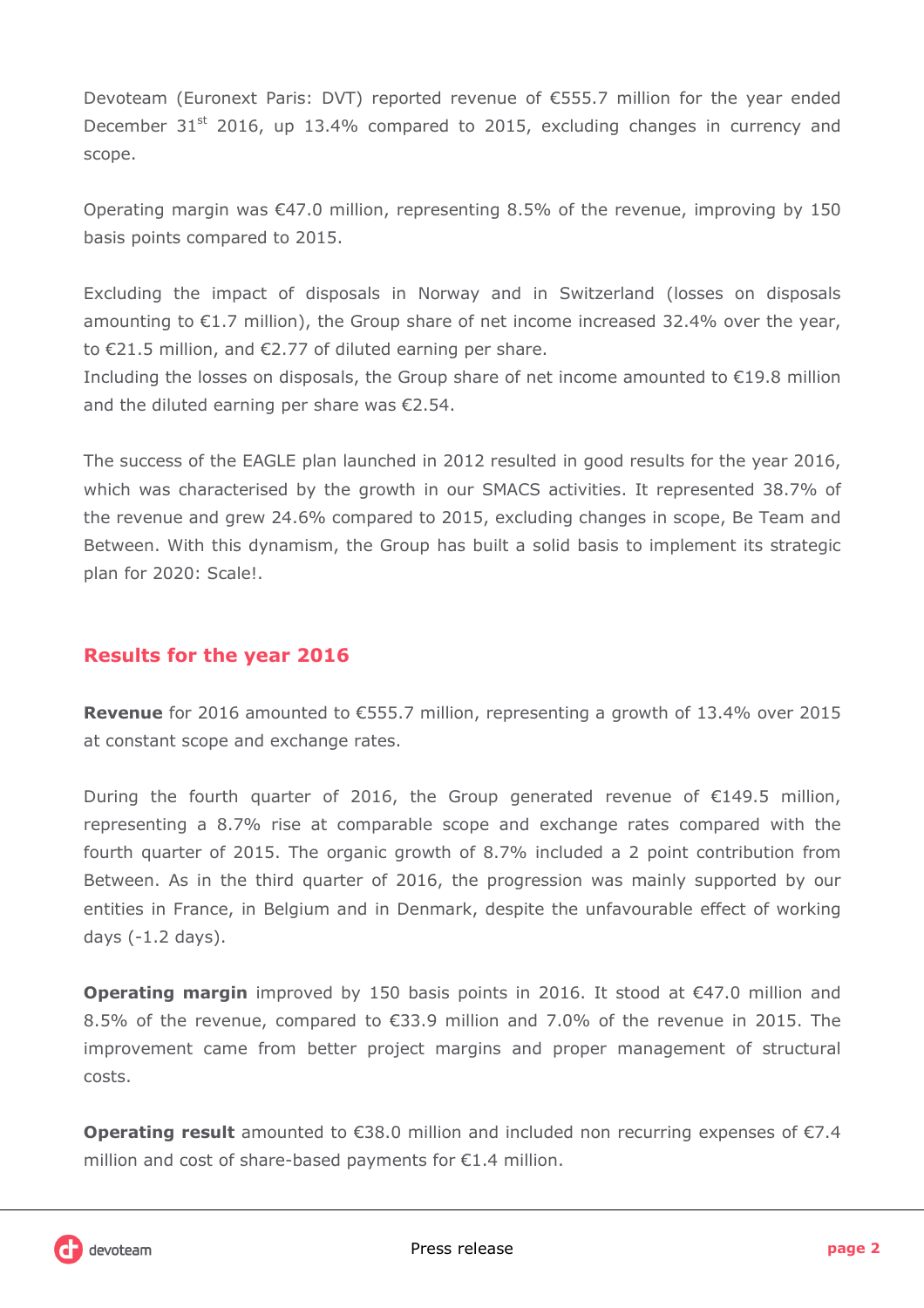Non-recurring expenses consisted of €4.3 million in restructuring costs, mainly in Germany and in France, €2.2 million of impact of changes in scope (notably losses on disposals in Norway and in Switzerland) and €1.1 million of impairment of the subsidiaries in Morocco and in the Netherlands.

**Financial result** showed an expense of €2.4 million in 2016 compared to an expense of €1.3 million in 2015. This increase was primarily due to the interest on the EuroPP loan contracted in 2015 and by currency losses on the pound sterling, the Polish zloty and the Turkish lira.

**Tax expenses** amounted to €12.3 million. It represented 34.4% of the result before tax against 31.6% in 2015. Excluding the losses of disposals and the impairments, without tax effect, the tax rate would have been 31.6% and stable compared to 2015. The tax expenses included the effect of local taxes (mainly CVAE in France) for €2.6 million.

**Net income** was €23.4 million, against €18.6 million a year ago, of which €19.8 million attributable to the shareholders of Devoteam S.A., the highest volume level in its history. The diluted earnings per share amounted to €2.54 per share.

On December 31<sup>st</sup> 2016, the **net cash** of the Group was €59.5 million, a €19.5 million increase compared to December 31<sup>st</sup> 2015. The free cash flow doubled compared to 2015 and achieved 7.8% of the revenue primarily as a result of the Group's working capital being optimized by proactively managing customer credit terms.

The detail of the net cash is presented in the appendix of this press release.

## **Headcount and utilization rate**

On December 31<sup>st</sup> 2016, the Group employed 4,229 people compared to 4,119 people on September  $30<sup>th</sup>$  2016. The headcount increased by 110 people over the fourth quarter, driven by the recruitment effort, especially in France.

The ratio of billable headcount to total headcount increased sligthly to 85.3%, compared to September 30<sup>th</sup> 2016.

On the fourth quarter, the Group showed a utilization rate of internal resources at 84.1% excluding divestments, and this was impacted by increased headcount and the onboarding of new recruits in the fourth quarter.

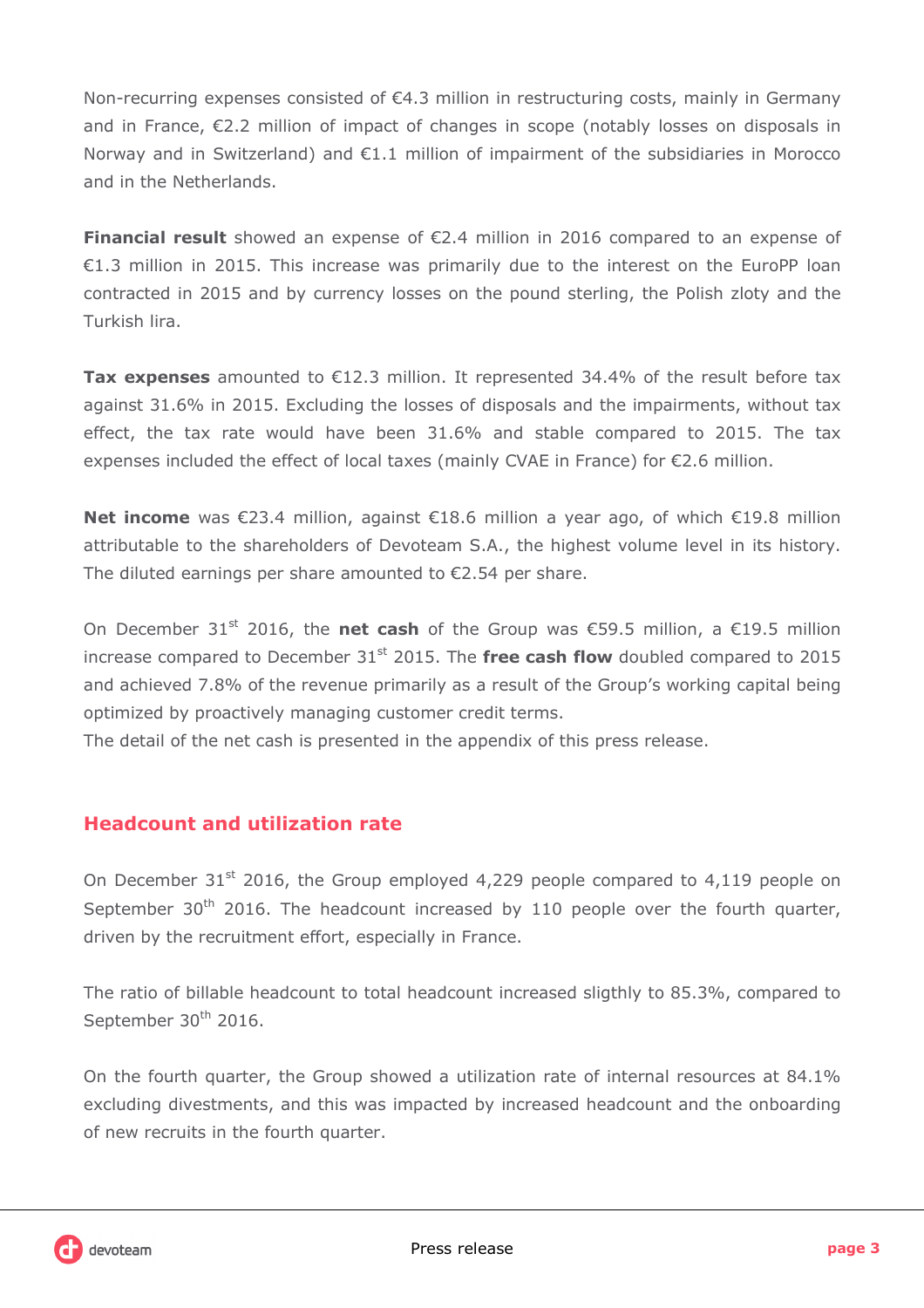## **Outlook**

As announced with the strategic plan for 2020, Scale!, the Group aims at achieving the following objectives for 2017:

- Consolidated revenue around €580 million, growing circa 7% organically excluding Between;
- Operating margin close to 9%;
- Restructuring costs around 0.5% of the revenue.

### **Dividend and financial calendar**

A 20% increase in dividend at 0.60 euro per share related to the year 2016 will be proposed to next Shareholders' meeting on June 16<sup>th</sup> 2017.

|                           | Press release after market closed | <b>Shareholders'</b> | <b>Dividend payment</b>    |                 |  |
|---------------------------|-----------------------------------|----------------------|----------------------------|-----------------|--|
| 01 2017                   | 02 2017                           | 03 2017              | meeting                    |                 |  |
| May 16 <sup>th</sup> 2017 | September 6 <sup>th</sup> 2017    | November 14th 2017   | June 16 <sup>th</sup> 2017 | July $3rd$ 2017 |  |

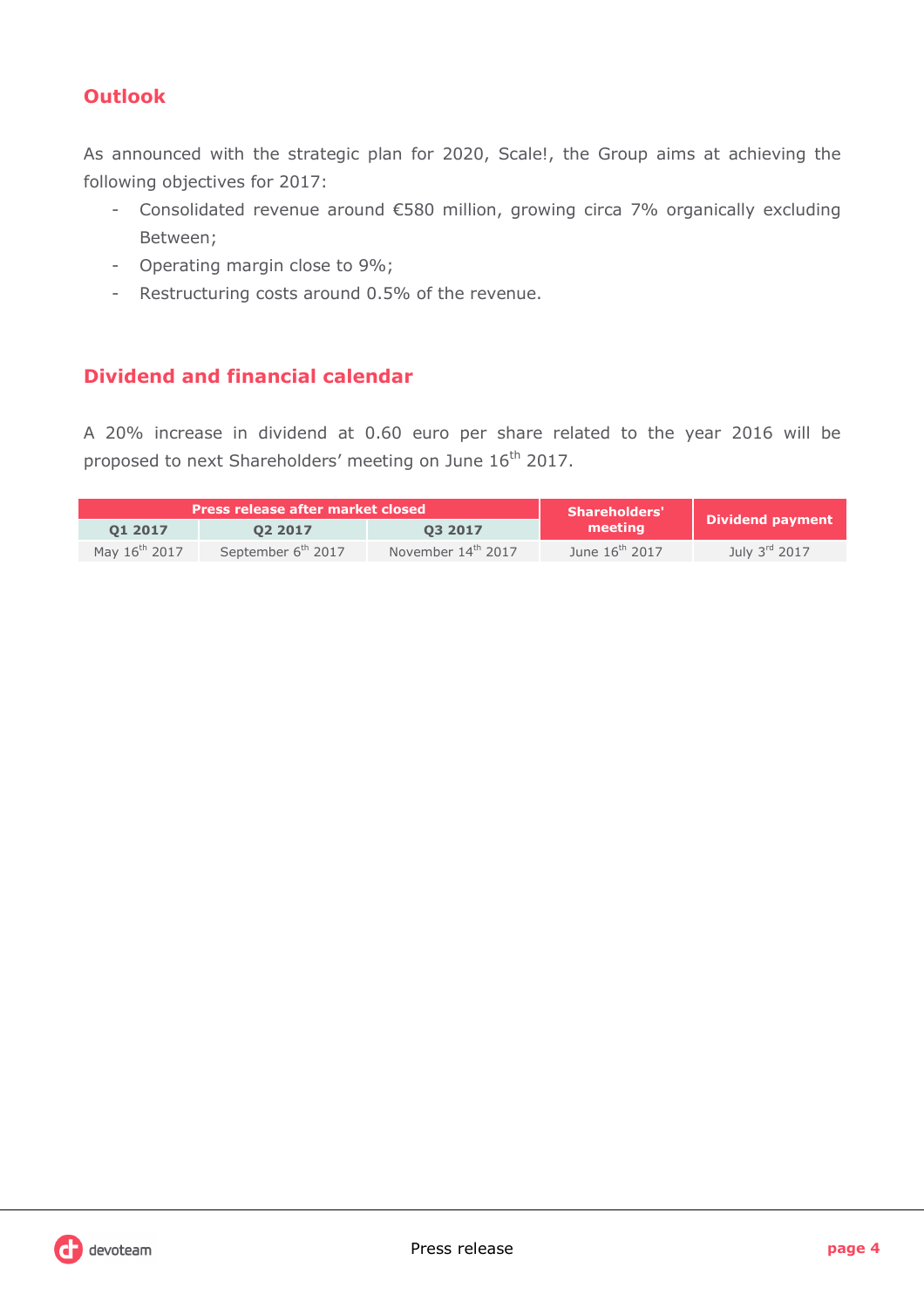## **Appendix**

## **Revenue by region**

| In millions of euros                           | Q1<br>2016 | Q1<br>2015 | Q <sub>2</sub><br>2016 | Q <sub>2</sub><br>2015 | Q <sub>3</sub><br>2016 | Q <sub>3</sub><br>2015 | Q4<br>2016 | Q4<br>2015 | 2016    | 2015  |
|------------------------------------------------|------------|------------|------------------------|------------------------|------------------------|------------------------|------------|------------|---------|-------|
| <b>France</b>                                  | 56.4       | 50.3       | 58.8                   | 51.2                   | 54.6                   | 49.0                   | 63.4       | 57.3       | 233.2   | 207.7 |
| Variation                                      | 12.3%      |            | 14.9%                  |                        | 11.5%                  |                        | 10.6%      |            | 12.3%   |       |
| L-f-I variation                                | 11.9%      |            | 14.6%                  |                        | 11.2%                  |                        | 10.6%      |            | 12.1%   |       |
| <b>Northern Europe &amp;</b><br><b>Benelux</b> | 28.4       | 27.1       | 30.0                   | 28.2                   | 26.3                   | 25.2                   | 31.8       | 29.6       | 116.5   | 110.1 |
| Variation                                      | 4.8%       |            | 6.4%                   |                        | 4.5%                   |                        | 7.4%       |            | 5.9%    |       |
| L-f-I variation                                | 7.2%       |            | 9.6%                   |                        | 2.2%                   |                        | 3.3%       |            | 5.6%    |       |
| <b>Central Europe</b>                          | 11.5       | 11.6       | 11.2                   | 10.8                   | 12.0                   | 11.9                   | 14.2       | 13.3       | 49.0    | 47.6  |
| Variation                                      | $-0.6%$    |            | 3.5%                   |                        | 0.9%                   |                        | 7.0%       |            | 2.8%    |       |
| L-f-I variation                                | $-0.7%$    |            | 3.5%                   |                        | $-6.6%$                |                        | $-0.9%$    |            | $-1.3%$ |       |
| <b>Rest of the world</b>                       | 16.2       | 13.2       | 21.4                   | 13.2                   | 18.8                   | 14.9                   | 19.1       | 18.8       | 75.6    | 60.0  |
| Variation                                      | 23.2%      |            | 62.1%                  |                        | 26.5%                  |                        | 1.8%       |            | 25.9%   |       |
| L-f-I variation                                | $-4.9%$    |            | 34.3%                  |                        | 4.7%                   |                        | 2.2%       |            | 8.3%    |       |
| <b>Corporate</b>                               | (0.1)      | 0.0        | (0.1)                  | (0.1)                  | (0.2)                  | 0.0                    | $1.1$      | 0.2        | 0.8     | 0.1   |
| <b>Between</b>                                 | 18.2       | 9.0        | 19.1                   | 10.5                   | 19.2                   | 11.2                   | 19.8       | 16.1       | 76.3    | 46.8  |
| Variation                                      | 102.7%     |            | 81.4%                  |                        | 71.8%                  |                        | 23.2%      |            | 63.2%   |       |
| L-f-I variation                                | 102.7%     |            | 81.4%                  |                        | 71.8%                  |                        | 23.2%      |            | 63.2%   |       |
| <b>Divestments (2015-</b><br>2016)             | 2.6        | 4.3        | 1.6                    | 2.9                    | 0.0                    | 2.8                    | 0.0        | 3.0        | 4.2     | 13.0  |
| <b>Total</b>                                   | 133.4      | 115.5      | 142.0                  | 116.7                  | 130.8                  | 114.9                  | 149.5      | 138.2      | 555.7   | 485.3 |
| Variation                                      | 15.5%      |            | 21.7%                  |                        | 13.8%                  |                        | 8.1%       |            | 14.5%   |       |
| L-f-I variation                                | 13.7%      |            | 20.2%                  |                        | 12.0%                  |                        | 8.7%       |            | 13.4%   |       |
| L-f-I variation<br>excluding Between           | 6.2%       |            | 14.1%                  |                        | 5.6%                   |                        | 6.7%       |            | 8.1%    |       |

#### Of which contribution of the acquisitions:

| In millions of euros                                       | 01 2016                  | Q1 2015                  | Q22016                   | Q2 2015                  | Q3 2016 | Q3 2015                  | 04 2016 | 04 2015                  | 2016 | 2015                     |
|------------------------------------------------------------|--------------------------|--------------------------|--------------------------|--------------------------|---------|--------------------------|---------|--------------------------|------|--------------------------|
| <b>France</b>                                              | 0.2                      | $\overline{\phantom{0}}$ | 0.1                      | $\overline{\phantom{0}}$ | 0.1     | $\overline{\phantom{0}}$ | 0.1     | 0.2                      | 0.6  | 0.2                      |
| myG France, consolidated as of<br>October 1st 2015         | 0.2                      | $\overline{\phantom{a}}$ | 0.1                      |                          | 0.1     |                          | 0.1     | 0.2                      | 0.6  | 0.2                      |
| <b>Northern Europe &amp; Benelux</b>                       | $\overline{\phantom{a}}$ | $\overline{\phantom{a}}$ | $\overline{\phantom{a}}$ | $\overline{a}$           | 1.4     | -                        | 1.8     | $\overline{\phantom{a}}$ | 3.2  | $\overline{\phantom{a}}$ |
| HNCO, consolidated as of July<br>$1^{st}$ 2016             |                          |                          |                          |                          | 0.7     |                          | 1.1     |                          | 1.8  |                          |
| Globicon, consolidated as of<br>July $1st$ 2016            | ۰                        |                          |                          | $\overline{\phantom{a}}$ | 0.5     | $\bar{ }$                | 0.7     |                          | 1.3  | $\overline{\phantom{a}}$ |
| <b>Central Europe</b>                                      | ۰                        | $\overline{\phantom{a}}$ | $\overline{\phantom{a}}$ | $\overline{\phantom{0}}$ | 0.9     | -                        | 1.1     | $\overline{\phantom{0}}$ | 2.0  |                          |
| Q-Partners Consulting,<br>consolidated as of July 1st 2016 | ۰                        |                          |                          | $\overline{\phantom{a}}$ | 0.9     | $\overline{\phantom{a}}$ | 1.1     | $\overline{\phantom{a}}$ | 2.0  | $\sim$                   |
| <b>Rest of the world</b>                                   | 3.8                      | $\overline{\phantom{0}}$ | 4.0                      | $\blacksquare$           | 3.5     | -                        | 3.9     | 3.6                      | 15.2 | 3.6                      |
| Drago, consolidated as of<br>October 1st 2015              | 3.7                      | $\overline{\phantom{a}}$ | 4.0                      | $\overline{\phantom{a}}$ | 3.5     | $\overline{\phantom{a}}$ | 3.9     | 3.6                      | 15.2 | 3.6                      |
| myG Spain, consolidated as of<br>October 1st 2015          | 0.1                      | $\overline{\phantom{a}}$ | (0.0)                    | $\overline{\phantom{a}}$ | 0.0     |                          |         |                          | 0.1  |                          |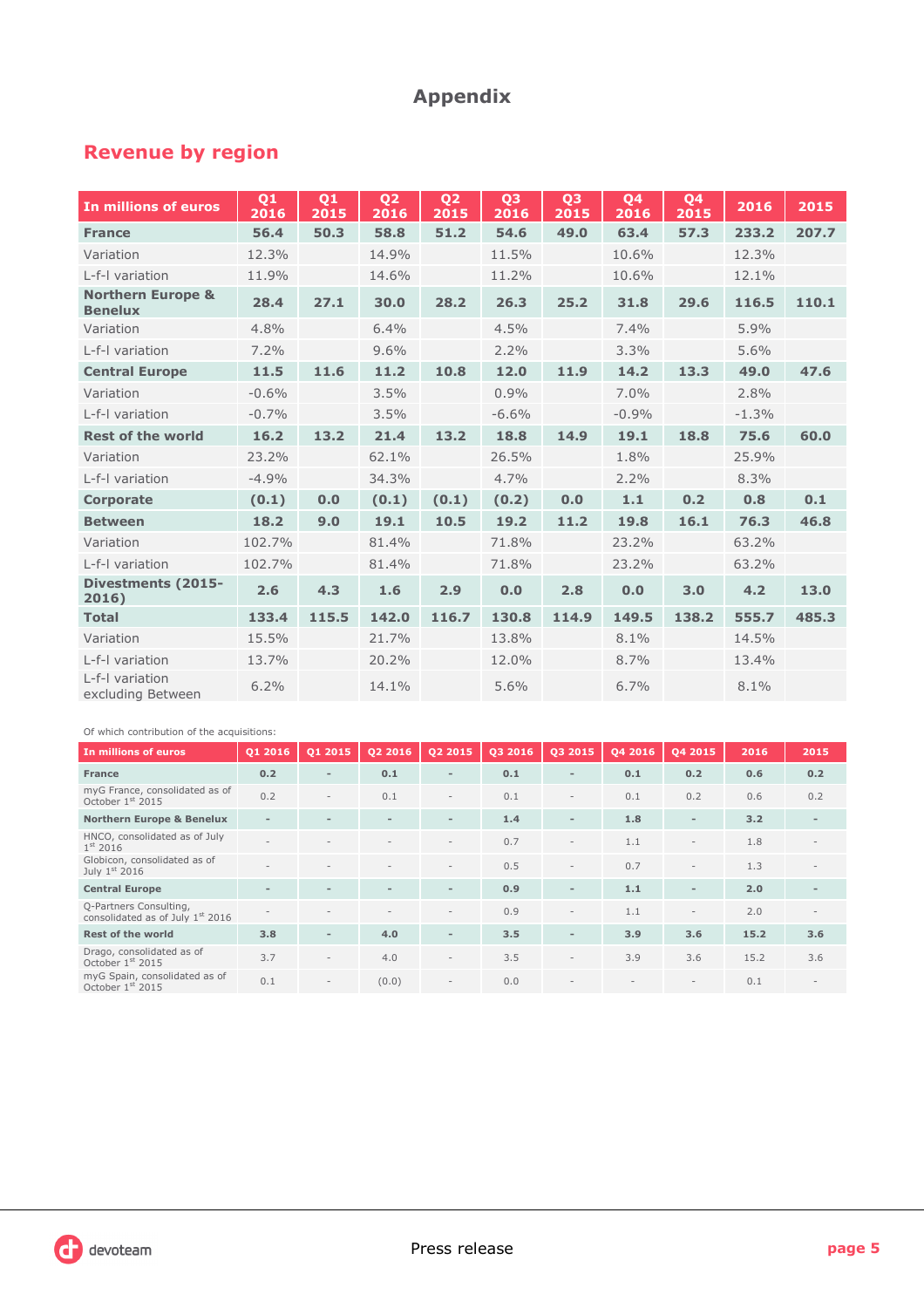## **Revenue and operating margin by region**

| In millions of euros                 | H1 2016 | H1 2015 | H <sub>2</sub> 2016 | H <sub>2</sub> 2015 | 2016    | 2015  |
|--------------------------------------|---------|---------|---------------------|---------------------|---------|-------|
| <b>France</b>                        |         |         |                     |                     |         |       |
| Group contribution                   | 115.2   | 101.4   | 118.0               | 106.3               | 233.2   | 207.7 |
| Operating margin                     | 14.8    | 9.6     | 15.6                | 12.2                | 30.4    | 21.8  |
| In % of Group contribution           | 12.8%   | 9.5%    | 13.2%               | 11.4%               | 13.0%   | 10.5% |
| <b>Northern Europe &amp; Benelux</b> |         |         |                     |                     |         |       |
| Group contribution                   | 58.4    | 55.3    | 58.1                | 54.8                | 116.5   | 110.1 |
| Operating margin                     | 4.3     | 3.0     | 4.6                 | 3.9                 | 8.9     | 6.9   |
| In % of Group contribution           | 7.4%    | 5.4%    | 7.9%                | 7.1%                | 7.6%    | 6.2%  |
| <b>Central Europe</b>                |         |         |                     |                     |         |       |
| Group contribution                   | 22.7    | 22.4    | 26.3                | 25.2                | 49.0    | 47.6  |
| Operating margin                     | 1.7     | 0.6     | 2.2                 | 2.1                 | 3.9     | 2.7   |
| In % of Group contribution           | 7.5%    | 2.8%    | 8.5%                | 8.3%                | 8.1%    | 5.8%  |
| <b>Rest of the world</b>             |         |         |                     |                     |         |       |
| Group contribution                   | 37.7    | 26.4    | 37.9                | 33.7                | 75.6    | 60.0  |
| Operating margin                     | 2.3     | 1.5     | 3.4                 | 3.0                 | 5.7     | 4.5   |
| In % of Group contribution           | 6.1%    | 5.6%    | 9.1%                | 9.0%                | 7.6%    | 7.5%  |
| <b>Corporate</b>                     |         |         |                     |                     |         |       |
| Group contribution                   | (0.2)   | (0.1)   | 1.0                 | 0.2                 | 0.8     | 0.1   |
| Operating margin                     | (1.1)   | (1.2)   | (2.5)               | (2.7)               | (3.6)   | (3.9) |
| <b>Between</b>                       |         |         |                     |                     |         |       |
| Group contribution                   | 37.3    | 19.5    | 39.0                | 27.3                | 76.3    | 46.8  |
| Operating margin                     | 0.7     | 0.4     | 1.0                 | 0.5                 | 1.7     | 0.9   |
| In % of Group contribution           | 1.8%    | 2.2%    | 2.6%                | 1.7%                | 2.3%    | 1.9%  |
| <b>Divestments (2015-2016)</b>       |         |         |                     |                     |         |       |
| Group contribution                   | 4.2     | 7.2     | 0.0                 | 5.7                 | 4.2     | 13.0  |
| Operating margin                     | (0.1)   | 0.6     | (0.0)               | 0.4                 | (0.1)   | 1.0   |
| In % of Group contribution           | $-1.9%$ | 7.8%    | $-11.7%$            | 6.9%                | $-2.0%$ | 7.4%  |
| <b>Total</b>                         |         |         |                     |                     |         |       |
| Group contribution                   | 275.4   | 232.2   | 280.3               | 253.1               | 555.7   | 485.3 |
| Operating margin                     | 22.7    | 14.6    | 24.4                | 19.3                | 47.0    | 33.9  |
| In % of Group contribution           | 8.2%    | 6.3%    | 8.7%                | 7.6%                | 8.5%    | 7.0%  |

## **Utilization rate of internal resources excluding divested entities**

|       |             |       |                         |  | Q1 2015   Q2 2015   Q3 2015   Q4 2015     2015     Q1 2016   Q2 2016   Q3 2016   Q4 2016      2016 |       |
|-------|-------------|-------|-------------------------|--|----------------------------------------------------------------------------------------------------|-------|
| 83.2% | 84.7% 85.2% | 84.9% | 84.5% 82.9% 85.1% 85.5% |  | $84.1\%$                                                                                           | 84.4% |

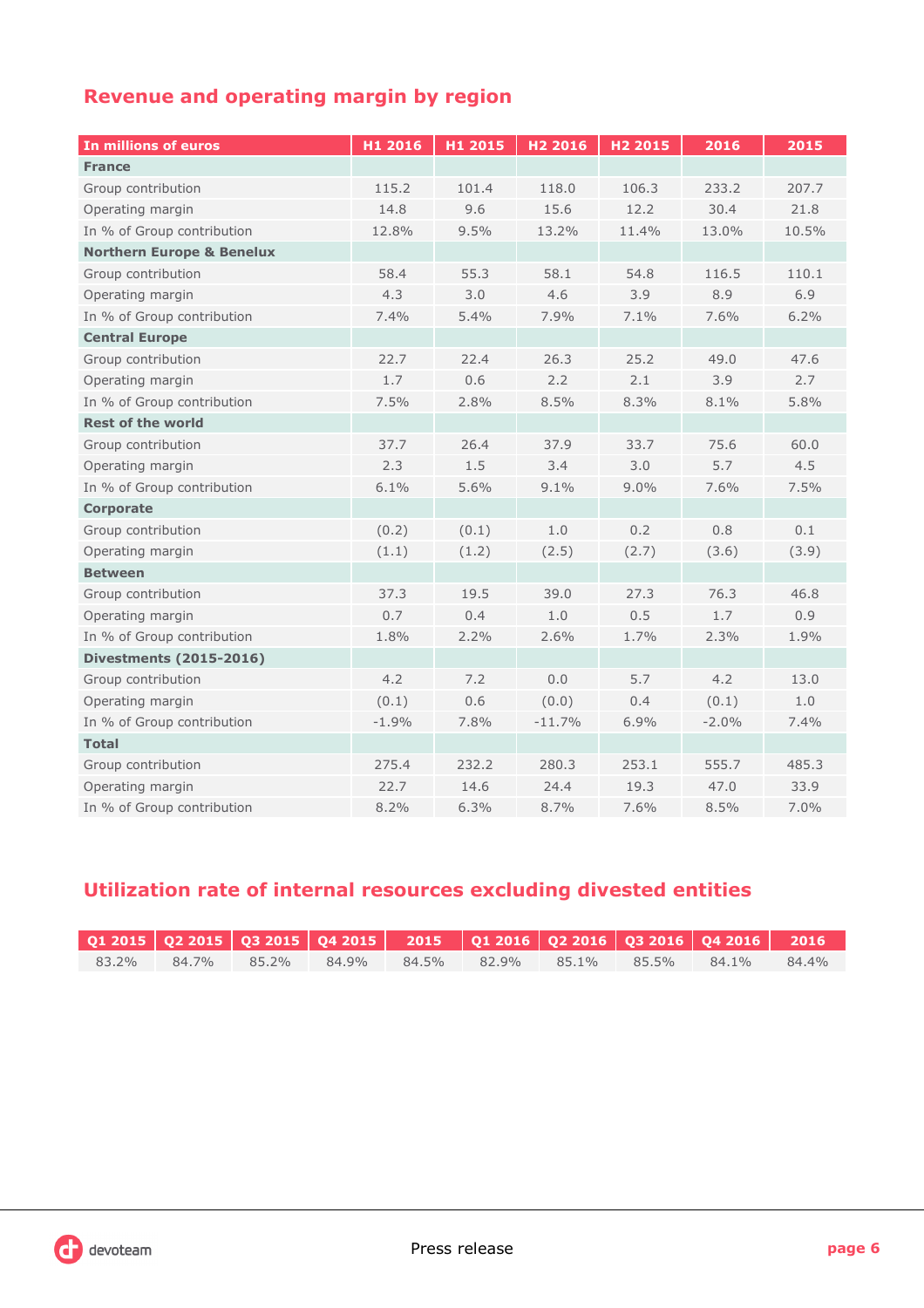## **Net debt**

| In millions of euros                                           | 31.12.2016        | 31.12.2015               |
|----------------------------------------------------------------|-------------------|--------------------------|
| Short-term investments                                         | 10.3              | 15.0                     |
| Cash at bank*                                                  | 81.7              | 57.5                     |
| Bank overdrafts (liability)                                    | (1.0)             | (1.5)                    |
| <b>Cash and cash equivalents</b>                               | 91.0              | 71.0                     |
| <b>Cash management assets</b>                                  | 1.7               | 2.5                      |
| <b>Bonds</b>                                                   | (29.8)            | (29.7)                   |
| Obligations under finance leases                               | (0.8)             | (1.6)                    |
| Draw-downs on bank and similar facilities and other borrowings | (1.2)             | (0.6)                    |
| <b>Long-term borrowings</b>                                    | (31.8)            | (32.0)                   |
| <b>Bonds</b>                                                   | (0.4)             | (0.4)                    |
| Obligations under finance leases                               | (0.8)             | (1.0)                    |
| Draw-downs on bank and similar facilities and other borrowings | (0.2)             | (0.1)                    |
| <b>Short-term borrowings</b>                                   | (1.5)             | (1.5)                    |
| <b>Total borrowings</b>                                        | (33.2)            | (33.5)                   |
| Derivative instruments                                         | $\qquad \qquad -$ | $\overline{\phantom{a}}$ |
| Net cash                                                       | 59.5              | 40.0                     |
| <b>Total Equity</b>                                            | 146.1             | 131.2                    |
| <b>Debt to Equity Ratio</b>                                    | 40.7%             | 30.5%                    |

\*Including factoring position (net of deposit) for € 10.3 million on December 31st 2016 and € 18.5 million on December 31st 2015

## **Changes in exchange rates**

| For $E1$        | <b>Average rate</b><br>2016 | <b>Average rate</b><br>2015 | <b>Variation</b> |
|-----------------|-----------------------------|-----------------------------|------------------|
| UAE dirham      | 4.065                       | 4.077                       | 0.3%             |
| Swiss franc     | 1.090                       | 1.068                       | $-2.1%$          |
| Czech koruna    | 27.033                      | 27.262                      | $0.8\%$          |
| Danish krone    | 7.445                       | 7.458                       | $0.2\%$          |
| Algerian dinar  | 121.123                     | 110.793                     | $-8.5\%$         |
| Pound sterling  | 0.819                       | 0.726                       | $-11.3%$         |
| Moroccan dirham | 10.851                      | 10.745                      | $-1.0\%$         |
| Mexican peso    | 20,668                      | 17.603                      | $-14.8%$         |
| Norwegian krone | 9.295                       | 8.938                       | $-3.8%$          |
| Zloty           | 4.363                       | 4.179                       | $-4.2%$          |
| Tunisian dinar  | 2.374                       | 2.172                       | $-8.5%$          |
| Turkish lira    | 3.344                       | 3.020                       | $-9.7\%$         |

### **Glossary**

France: French operations including the two nearshore centers in Morocco and Spain

Northern Europe & Benelux: Belgium, Denmark, United-Kingdom, Luxembourg, Netherlands excluding Between, and Norway excluding divested activities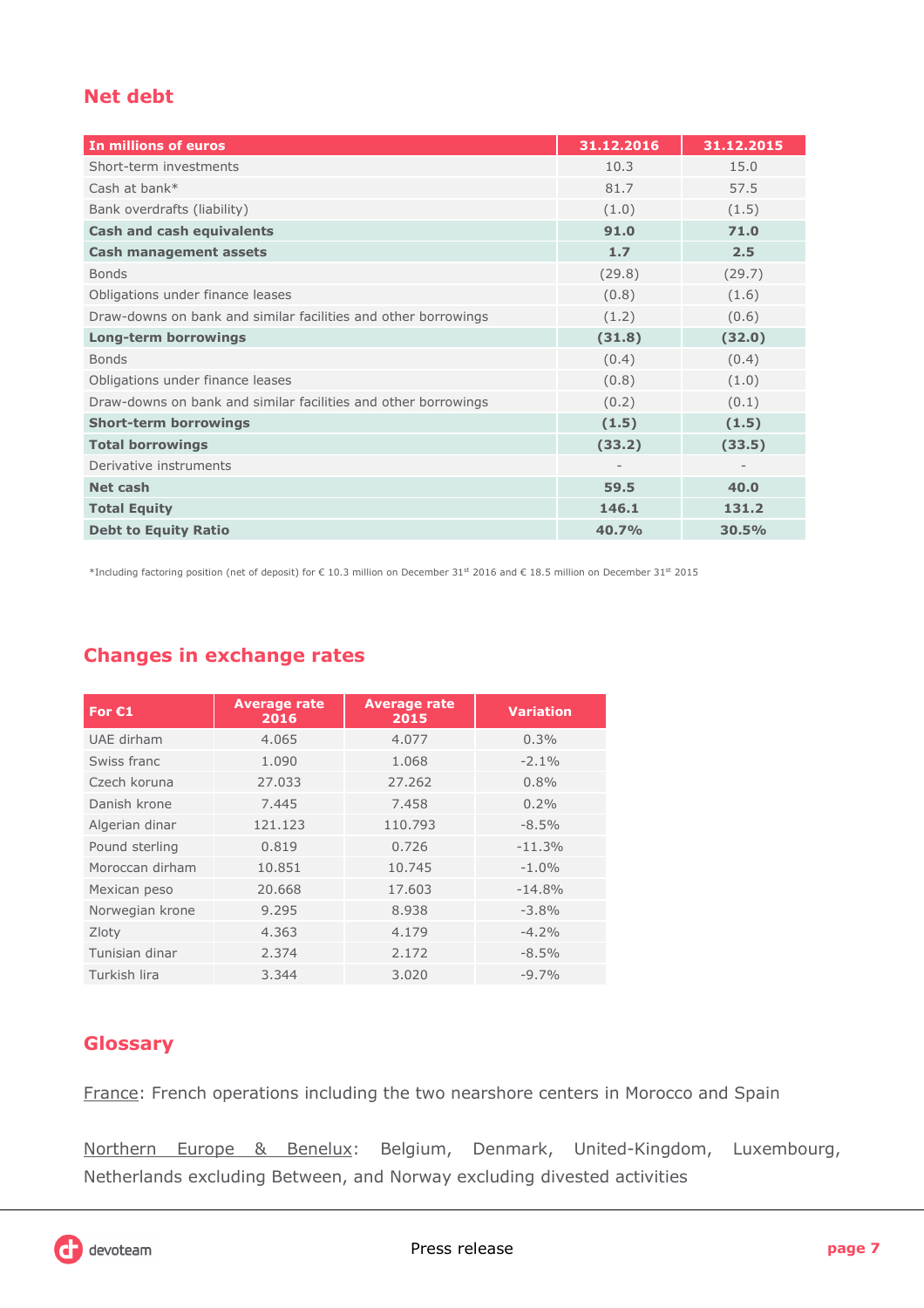Central Europe: Austria, Czech Republic, Germany and Poland

Rest of the world: Middle East, Algeria, Spain excluding nearshore, Italy, Morocco excluding nearshore, Mexico, Tunisia and Turkey

Corporate & other: headquarter activities which cannot be allocated directly to the operational regions. It also includes some non-significant remaining activities of the discontinued businesses in France (mainly outsourcing)

Between: the " Between" subsidiary in the Netherlands, specializing in " sourcing" of IT professionals, has a relatively volatile revenue to the extent that , according to the contracts concluded and the type of missions carried out, turnover recognized in the consolidated accounts is either gross margin contracts or the entire client billing. Consequently, the Group separates this activity to calculate its growth aggregates

Divestments (2015-2016) or discontinued activities: in 2016, discontinued activities include Grimstad activities in Norway, deconsolidated as of May,  $1<sup>st</sup>$  2016, and Devoteam Genesis, deconsolidated as of July,  $1<sup>st</sup>$  2016. In 2015, they also include Exa ECS, deconsolidated as of April  $1<sup>st</sup>$ , 2015

Like-for-like or l-f-l variation: variation at comparable perimeter and exchange rates

Utilization rate of resources: number of working days of billable employees that were billed to a client compared to the total number of available days excluding holidays

Operating margin: current operating result excluding the cost of share-based payments and the amortization of intangible assets resulting from acquisitions.

SMACS: Social Mobile Analytics Cloud Security

Free cash flow: net cash from operating activities minus acquisition of fixed assets